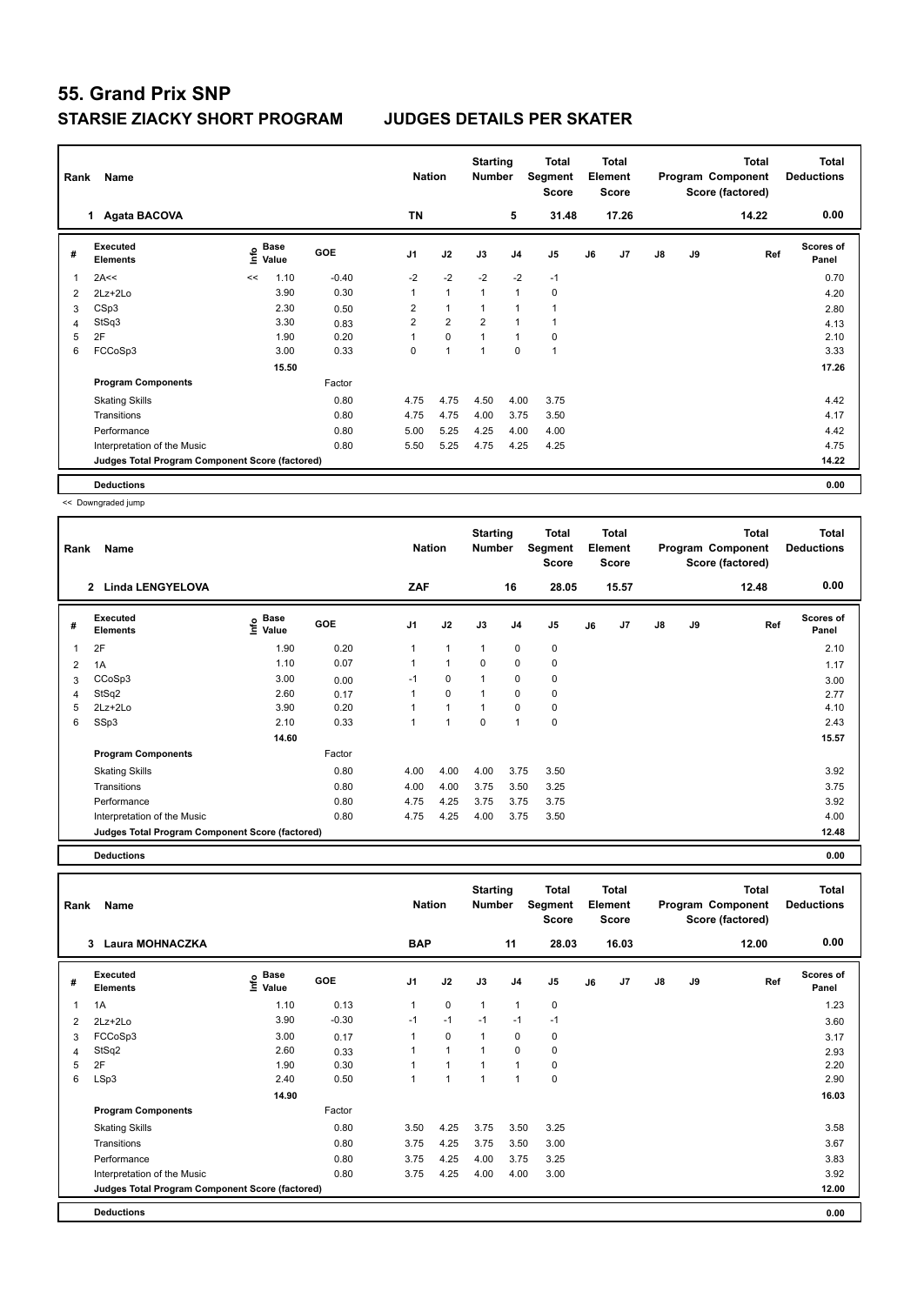| Rank | Name<br>4 Sofia SEBINOVA                        |                              |         | <b>Nation</b>  |              | <b>Starting</b><br><b>Number</b> |                | <b>Total</b><br>Segment<br><b>Score</b> |    | <b>Total</b><br>Element<br><b>Score</b> |    |    | <b>Total</b><br>Program Component<br>Score (factored) | <b>Total</b><br><b>Deductions</b> |
|------|-------------------------------------------------|------------------------------|---------|----------------|--------------|----------------------------------|----------------|-----------------------------------------|----|-----------------------------------------|----|----|-------------------------------------------------------|-----------------------------------|
|      |                                                 |                              |         | ZAF            |              |                                  | 10             | 27.24                                   |    | 15.24                                   |    |    | 12.00                                                 | 0.00                              |
| #    | Executed<br><b>Elements</b>                     | <b>Base</b><br>١nfo<br>Value | GOE     | J <sub>1</sub> | J2           | J3                               | J <sub>4</sub> | J <sub>5</sub>                          | J6 | J7                                      | J8 | J9 | Ref                                                   | <b>Scores of</b><br>Panel         |
| 1    | 2Lz+2Lo                                         | 3.90                         | 0.10    | 0              | $\mathbf{1}$ | $\overline{1}$                   | $\mathbf 0$    | $\mathbf 0$                             |    |                                         |    |    |                                                       | 4.00                              |
| 2    | CCoSp2                                          | 2.50                         | $-0.30$ | $-2$           | $-1$         | $-1$                             | $-1$           | $-1$                                    |    |                                         |    |    |                                                       | 2.20                              |
| 3    | StSq3                                           | 3.30                         | 0.17    | 1              | $\mathbf{1}$ | 0                                | $\mathbf 0$    | 0                                       |    |                                         |    |    |                                                       | 3.47                              |
| 4    | 2F                                              | 1.90                         | 0.10    | 0              | $\mathbf 0$  | -1                               | $\mathbf 0$    | $\mathbf{1}$                            |    |                                         |    |    |                                                       | 2.00                              |
| 5    | SSp3                                            | 2.10                         | 0.17    | 1              | $\mathbf{1}$ | $\mathbf 0$                      | $\mathbf 0$    | $\pmb{0}$                               |    |                                         |    |    |                                                       | 2.27                              |
| 6    | 1A                                              | 1.10                         | 0.20    | $\mathbf{1}$   | 1            | 1                                | 1              | $\pmb{0}$                               |    |                                         |    |    |                                                       | 1.30                              |
|      |                                                 | 14.80                        |         |                |              |                                  |                |                                         |    |                                         |    |    |                                                       | 15.24                             |
|      | <b>Program Components</b>                       |                              | Factor  |                |              |                                  |                |                                         |    |                                         |    |    |                                                       |                                   |
|      | <b>Skating Skills</b>                           |                              | 0.80    | 3.50           | 4.00         | 3.75                             | 3.50           | 3.50                                    |    |                                         |    |    |                                                       | 3.58                              |
|      | Transitions                                     |                              | 0.80    | 3.50           | 4.00         | 3.50                             | 3.25           | 3.25                                    |    |                                         |    |    |                                                       | 3.42                              |
|      | Performance                                     |                              | 0.80    | 4.50           | 4.50         | 3.50                             | 3.75           | 3.50                                    |    |                                         |    |    |                                                       | 3.92                              |
|      | Interpretation of the Music                     |                              | 0.80    | 4.50           | 4.50         | 4.00                             | 3.75           | 3.50                                    |    |                                         |    |    |                                                       | 4.08                              |
|      | Judges Total Program Component Score (factored) |                              |         |                |              |                                  |                |                                         |    |                                         |    |    |                                                       | 12.00                             |
|      | <b>Deductions</b>                               |                              |         |                |              |                                  |                |                                         |    |                                         |    |    |                                                       | 0.00                              |

| Rank | Name                                            |                              |             |            | <b>Nation</b>  |                | <b>Starting</b><br><b>Number</b> |                | Total<br>Segment<br><b>Score</b> |    | <b>Total</b><br>Element<br><b>Score</b> |               |    | <b>Total</b><br>Program Component<br>Score (factored) | Total<br><b>Deductions</b> |
|------|-------------------------------------------------|------------------------------|-------------|------------|----------------|----------------|----------------------------------|----------------|----------------------------------|----|-----------------------------------------|---------------|----|-------------------------------------------------------|----------------------------|
|      | 5<br>Katarina STRACAROVA                        |                              |             |            | <b>NRH</b>     |                |                                  | 3              | 26.09                            |    | 15.33                                   |               |    | 11.26                                                 | 0.50                       |
| #    | <b>Executed</b><br><b>Elements</b>              | e <sup>Base</sup><br>⊆ Value | <b>Base</b> | <b>GOE</b> | J <sub>1</sub> | J2             | J3                               | J <sub>4</sub> | J <sub>5</sub>                   | J6 | J7                                      | $\mathsf{J}8$ | J9 | Ref                                                   | <b>Scores of</b><br>Panel  |
| 1    | 2A<<                                            | <<                           | 1.10        | $-0.60$    | $-3$           | $-3$           | $-3$                             | $-3$           | $-3$                             |    |                                         |               |    |                                                       | 0.50                       |
| 2    | CCoSp3                                          |                              | 3.00        | 0.00       | 0              | $\mathbf 0$    | $\mathbf 0$                      | $\mathbf 0$    | $\mathbf{1}$                     |    |                                         |               |    |                                                       | 3.00                       |
| 3    | $2Lz+2T$                                        |                              | 3.40        | 0.00       | 0              | $\mathbf 0$    | $\mathbf 0$                      | $\mathbf 0$    | 0                                |    |                                         |               |    |                                                       | 3.40                       |
| 4    | 2F                                              |                              | 1.90        | 0.00       | $-2$           | $\mathbf 0$    | 1                                | $\mathbf 0$    | 0                                |    |                                         |               |    |                                                       | 1.90                       |
| 5    | StSq3                                           |                              | 3.30        | 0.33       |                | $\mathbf{1}$   | 1                                | $\mathbf 0$    | $\pmb{0}$                        |    |                                         |               |    |                                                       | 3.63                       |
| 6    | LSp3                                            |                              | 2.40        | 0.50       |                | $\overline{ }$ | 1                                | $\mathbf{1}$   | $\mathbf 0$                      |    |                                         |               |    |                                                       | 2.90                       |
|      |                                                 |                              | 15.10       |            |                |                |                                  |                |                                  |    |                                         |               |    |                                                       | 15.33                      |
|      | <b>Program Components</b>                       |                              |             | Factor     |                |                |                                  |                |                                  |    |                                         |               |    |                                                       |                            |
|      | <b>Skating Skills</b>                           |                              |             | 0.80       | 3.00           | 4.00           | 3.75                             | 3.50           | 3.25                             |    |                                         |               |    |                                                       | 3.50                       |
|      | Transitions                                     |                              |             | 0.80       | 2.75           | 4.00           | 3.50                             | 3.25           | 3.25                             |    |                                         |               |    |                                                       | 3.33                       |
|      | Performance                                     |                              |             | 0.80       | 3.00           | 4.25           | 3.50                             | 3.75           | 3.50                             |    |                                         |               |    |                                                       | 3.58                       |
|      | Interpretation of the Music                     |                              |             | 0.80       | 3.00           | 4.25           | 3.75                             | 3.75           | 3.50                             |    |                                         |               |    |                                                       | 3.67                       |
|      | Judges Total Program Component Score (factored) |                              |             |            |                |                |                                  |                |                                  |    |                                         |               |    |                                                       | 11.26                      |
|      | <b>Deductions</b>                               |                              | Falls:      | $-0.50$    |                |                |                                  |                |                                  |    |                                         |               |    |                                                       | $-0.50$                    |

<< Downgraded jump

| Rank | Name                                            |                                  |         | <b>Nation</b>  |                | <b>Starting</b><br><b>Number</b> |                | <b>Total</b><br>Segment<br><b>Score</b> |    | <b>Total</b><br>Element<br><b>Score</b> |               |    | <b>Total</b><br>Program Component<br>Score (factored) | <b>Total</b><br><b>Deductions</b> |
|------|-------------------------------------------------|----------------------------------|---------|----------------|----------------|----------------------------------|----------------|-----------------------------------------|----|-----------------------------------------|---------------|----|-------------------------------------------------------|-----------------------------------|
|      | Klaudia TOULOVA<br>6                            |                                  |         | <b>TT</b>      |                |                                  | 14             | 26.09                                   |    | 14.33                                   |               |    | 12.26                                                 | 0.50                              |
| #    | Executed<br><b>Elements</b>                     | <b>Base</b><br>e Base<br>⊆ Value | GOE     | J <sub>1</sub> | J2             | J3                               | J <sub>4</sub> | J <sub>5</sub>                          | J6 | J7                                      | $\mathsf{J}8$ | J9 | Ref                                                   | <b>Scores of</b><br>Panel         |
| 1    | 1A                                              | 1.10                             | 0.20    | 1              | $\mathbf{1}$   | 0                                | $\mathbf 1$    | $\mathbf{1}$                            |    |                                         |               |    |                                                       | 1.30                              |
| 2    | 2Lz                                             | 2.10                             | $-0.90$ | $-3$           | $-3$           | $-3$                             | $-3$           | $-3$                                    |    |                                         |               |    |                                                       | 1.20                              |
| 3    | FCCoSp3                                         | 3.00                             | 0.00    | $\Omega$       | $\mathbf 0$    | $\Omega$                         | $\mathbf 0$    | 0                                       |    |                                         |               |    |                                                       | 3.00                              |
| 4    | $2F+2Lo$                                        | 3.70                             | 0.10    |                | $\mathbf 0$    |                                  | $\mathbf 0$    | 0                                       |    |                                         |               |    |                                                       | 3.80                              |
| 5    | SSp2                                            | 1.60                             | 0.50    |                | $\mathbf 0$    |                                  | $\overline{1}$ | $\mathbf{1}$                            |    |                                         |               |    |                                                       | 2.10                              |
| 6    | StSq2                                           | 2.60                             | 0.33    | 1              | $\overline{1}$ | 1                                | $\mathbf 0$    | $\mathbf 0$                             |    |                                         |               |    |                                                       | 2.93                              |
|      |                                                 | 14.10                            |         |                |                |                                  |                |                                         |    |                                         |               |    |                                                       | 14.33                             |
|      | <b>Program Components</b>                       |                                  | Factor  |                |                |                                  |                |                                         |    |                                         |               |    |                                                       |                                   |
|      | <b>Skating Skills</b>                           |                                  | 0.80    | 4.00           | 3.75           | 4.00                             | 3.75           | 3.50                                    |    |                                         |               |    |                                                       | 3.83                              |
|      | Transitions                                     |                                  | 0.80    | 3.75           | 3.75           | 3.75                             | 3.75           | 3.50                                    |    |                                         |               |    |                                                       | 3.75                              |
|      | Performance                                     |                                  | 0.80    | 4.00           | 4.00           | 4.00                             | 3.75           | 3.75                                    |    |                                         |               |    |                                                       | 3.92                              |
|      | Interpretation of the Music                     |                                  | 0.80    | 4.00           | 4.00           | 3.75                             | 3.75           | 3.75                                    |    |                                         |               |    |                                                       | 3.83                              |
|      | Judges Total Program Component Score (factored) |                                  |         |                |                |                                  |                |                                         |    |                                         |               |    |                                                       | 12.26                             |
|      | <b>Deductions</b>                               | Falls:                           | $-0.50$ |                |                |                                  |                |                                         |    |                                         |               |    |                                                       | $-0.50$                           |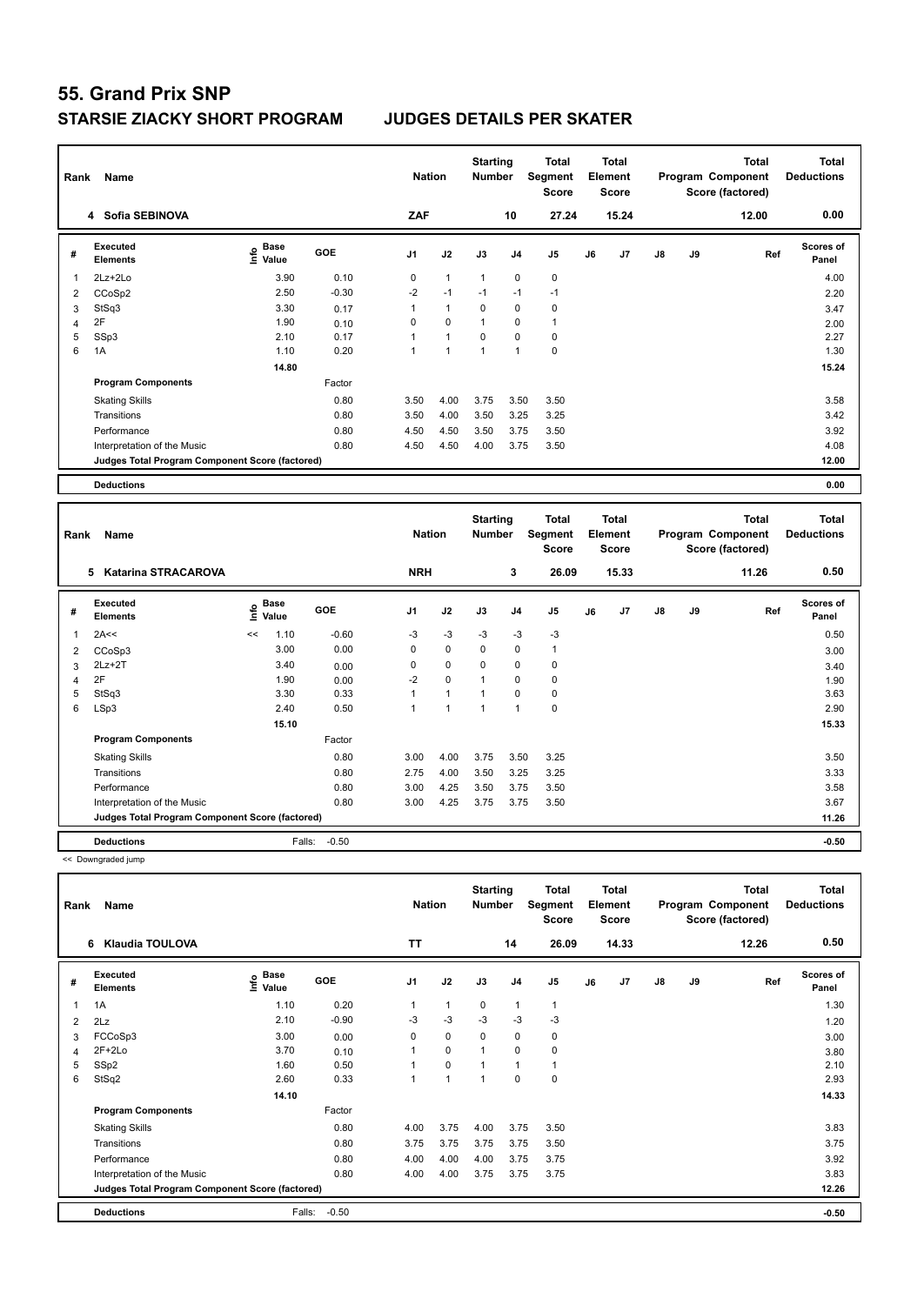| Rank           | Name<br>Diana BODOVA<br>7                       |                              |        | <b>Nation</b>  |             | <b>Starting</b><br><b>Number</b> |                | <b>Total</b><br>Segment<br><b>Score</b> |    | <b>Total</b><br>Element<br><b>Score</b> |               |    | <b>Total</b><br>Program Component<br>Score (factored) | <b>Total</b><br><b>Deductions</b> |
|----------------|-------------------------------------------------|------------------------------|--------|----------------|-------------|----------------------------------|----------------|-----------------------------------------|----|-----------------------------------------|---------------|----|-------------------------------------------------------|-----------------------------------|
|                |                                                 |                              |        | <b>TT</b>      |             |                                  | 9              | 25.15                                   |    | 13.63                                   |               |    | 11.52                                                 | 0.00                              |
| #              | Executed<br><b>Elements</b>                     | <b>Base</b><br>Info<br>Value | GOE    | J <sub>1</sub> | J2          | J3                               | J <sub>4</sub> | J <sub>5</sub>                          | J6 | J7                                      | $\mathsf{J}8$ | J9 | Ref                                                   | <b>Scores of</b><br>Panel         |
| 1              | 2Lz                                             | 2.10                         | 0.00   | $\mathbf{1}$   | $\mathbf 0$ | $\mathbf 0$                      | $\mathbf 0$    | $\mathbf 0$                             |    |                                         |               |    |                                                       | 2.10                              |
| $\overline{2}$ | CCoSp3                                          | 3.00                         | 0.00   | 0              | $\mathbf 0$ | 0                                | 0              | $\mathbf{1}$                            |    |                                         |               |    |                                                       | 3.00                              |
| 3              | StSq1                                           | 1.80                         | 0.33   | 1              | $\mathbf 0$ | 1                                | $\mathbf{1}$   | $\mathbf 0$                             |    |                                         |               |    |                                                       | 2.13                              |
| 4              | $2F+2Lo$                                        | 3.70                         | 0.00   | $-1$           | $\mathbf 0$ | $\mathbf 0$                      | $\mathbf 0$    | $\mathbf 0$                             |    |                                         |               |    |                                                       | 3.70                              |
| 5              | 1A                                              | 1.10                         | 0.00   | 0              | $\mathbf 0$ | $\Omega$                         | $\mathbf 0$    | $\mathbf 0$                             |    |                                         |               |    |                                                       | 1.10                              |
| 6              | SS <sub>p2</sub>                                | 1.60                         | 0.00   | $\Omega$       | 0           | 1                                | $\Omega$       | $\mathbf 0$                             |    |                                         |               |    |                                                       | 1.60                              |
|                |                                                 | 13.30                        |        |                |             |                                  |                |                                         |    |                                         |               |    |                                                       | 13.63                             |
|                | <b>Program Components</b>                       |                              | Factor |                |             |                                  |                |                                         |    |                                         |               |    |                                                       |                                   |
|                | <b>Skating Skills</b>                           |                              | 0.80   | 3.75           | 3.75        | 3.75                             | 3.75           | 3.25                                    |    |                                         |               |    |                                                       | 3.75                              |
|                | Transitions                                     |                              | 0.80   | 3.25           | 3.75        | 3.50                             | 3.75           | 3.00                                    |    |                                         |               |    |                                                       | 3.50                              |
|                | Performance                                     |                              | 0.80   | 3.50           | 4.00        | 3.75                             | 3.50           | 3.00                                    |    |                                         |               |    |                                                       | 3.58                              |
|                | Interpretation of the Music                     |                              | 0.80   | 3.50           | 4.00        | 3.75                             | 3.50           | 3.25                                    |    |                                         |               |    |                                                       | 3.58                              |
|                | Judges Total Program Component Score (factored) |                              |        |                |             |                                  |                |                                         |    |                                         |               |    |                                                       | 11.52                             |
|                | <b>Deductions</b>                               |                              |        |                |             |                                  |                |                                         |    |                                         |               |    |                                                       | 0.00                              |

| Rank | Name                                            |                                      |            | <b>Nation</b>  |                | <b>Starting</b><br>Number |                | <b>Total</b><br>Segment<br><b>Score</b> |    | <b>Total</b><br>Element<br><b>Score</b> |    |    | <b>Total</b><br>Program Component<br>Score (factored) | <b>Total</b><br><b>Deductions</b> |
|------|-------------------------------------------------|--------------------------------------|------------|----------------|----------------|---------------------------|----------------|-----------------------------------------|----|-----------------------------------------|----|----|-------------------------------------------------------|-----------------------------------|
|      | <b>Kristina GBELSKA</b><br>8                    |                                      |            | <b>BAK</b>     |                |                           | 17             | 23.80                                   |    | 13.40                                   |    |    | 10.40                                                 | 0.00                              |
| #    | Executed<br><b>Elements</b>                     | Base<br>e <sup>Base</sup><br>⊆ Value | <b>GOE</b> | J <sub>1</sub> | J2             | J3                        | J <sub>4</sub> | J <sub>5</sub>                          | J6 | J <sub>7</sub>                          | J8 | J9 | Ref                                                   | <b>Scores of</b><br>Panel         |
| 1    | 2Lz+2Lo                                         | 3.90                                 | 0.00       | 0              | $\mathbf 0$    | $\mathbf 0$               | $\mathbf 0$    | 0                                       |    |                                         |    |    |                                                       | 3.90                              |
| 2    | 2F                                              | 1.90                                 | 0.00       | 0              | $\mathbf 0$    | 0                         | 0              | 0                                       |    |                                         |    |    |                                                       | 1.90                              |
| 3    | CCoSp3                                          | 3.00                                 | 0.17       | $\overline{2}$ | $\mathbf{1}$   | 0                         | $\mathbf 0$    | 0                                       |    |                                         |    |    |                                                       | 3.17                              |
| 4    | 1A                                              | 1.10                                 | 0.00       | 0              | $\mathbf 0$    | 0                         | $\mathbf 0$    | $\mathbf 0$                             |    |                                         |    |    |                                                       | 1.10                              |
| 5    | StSqB                                           | 1.50                                 | $-0.10$    | $-1$           | $\mathbf 0$    | $-1$                      | $\mathbf 0$    | 0                                       |    |                                         |    |    |                                                       | 1.40                              |
| 6    | SSp2                                            | 1.60                                 | 0.33       | 1              | $\overline{1}$ | 0                         | $\overline{1}$ | $\mathbf 0$                             |    |                                         |    |    |                                                       | 1.93                              |
|      |                                                 | 13.00                                |            |                |                |                           |                |                                         |    |                                         |    |    |                                                       | 13.40                             |
|      | <b>Program Components</b>                       |                                      | Factor     |                |                |                           |                |                                         |    |                                         |    |    |                                                       |                                   |
|      | <b>Skating Skills</b>                           |                                      | 0.80       | 3.00           | 3.75           | 3.50                      | 3.25           | 2.75                                    |    |                                         |    |    |                                                       | 3.25                              |
|      | Transitions                                     |                                      | 0.80       | 2.75           | 3.50           | 3.25                      | 3.00           | 2.50                                    |    |                                         |    |    |                                                       | 3.00                              |
|      | Performance                                     |                                      | 0.80       | 3.50           | 3.50           | 3.75                      | 3.25           | 2.75                                    |    |                                         |    |    |                                                       | 3.42                              |
|      | Interpretation of the Music                     |                                      | 0.80       | 3.25           | 3.50           | 3.50                      | 3.25           | 2.50                                    |    |                                         |    |    |                                                       | 3.33                              |
|      | Judges Total Program Component Score (factored) |                                      |            |                |                |                           |                |                                         |    |                                         |    |    |                                                       | 10.40                             |
|      |                                                 |                                      |            |                |                |                           |                |                                         |    |                                         |    |    |                                                       |                                   |

**Deductions 0.00**

| Rank | Name                                            |                                  |         | <b>Nation</b>  |              | <b>Starting</b><br><b>Number</b> |                | Total<br>Segment<br><b>Score</b> |    | <b>Total</b><br>Element<br><b>Score</b> |               |    | Total<br>Program Component<br>Score (factored) | Total<br><b>Deductions</b> |
|------|-------------------------------------------------|----------------------------------|---------|----------------|--------------|----------------------------------|----------------|----------------------------------|----|-----------------------------------------|---------------|----|------------------------------------------------|----------------------------|
|      | 9<br>Liliana PLACKOVA                           |                                  |         | <b>NMV</b>     |              |                                  | 4              | 23.77                            |    | 14.07                                   |               |    | 10.20                                          | 0.50                       |
| #    | <b>Executed</b><br><b>Elements</b>              | <b>Base</b><br>e Base<br>E Value | GOE     | J <sub>1</sub> | J2           | J3                               | J <sub>4</sub> | J5                               | J6 | J7                                      | $\mathsf{J}8$ | J9 | Ref                                            | <b>Scores of</b><br>Panel  |
| 1    | $2F+2Lo$                                        | 3.70                             | 0.00    | 0              | $\pmb{0}$    | 0                                | $\pmb{0}$      | 0                                |    |                                         |               |    |                                                | 3.70                       |
| 2    | 1A                                              | 1.10                             | 0.07    |                | $\mathbf 0$  | 0                                | $\mathbf{1}$   | 0                                |    |                                         |               |    |                                                | 1.17                       |
| 3    | CSp2                                            | 1.80                             | 0.50    |                | $\mathbf{1}$ |                                  |                | 1                                |    |                                         |               |    |                                                | 2.30                       |
| 4    | StSq1                                           | 1.80                             | 0.00    |                | 0            | 0                                | 0              | 0                                |    |                                         |               |    |                                                | 1.80                       |
| 5    | 2Lz                                             | 2.10                             | 0.00    | $-1$           | $\mathbf 0$  | 0                                | 0              | 0                                |    |                                         |               |    |                                                | 2.10                       |
| 6    | FCCoSp3                                         | 3.00                             | 0.00    | 0              | 0            | 0                                | 0              | $\mathbf{1}$                     |    |                                         |               |    |                                                | 3.00                       |
|      |                                                 | 13.50                            |         |                |              |                                  |                |                                  |    |                                         |               |    |                                                | 14.07                      |
|      | <b>Program Components</b>                       |                                  | Factor  |                |              |                                  |                |                                  |    |                                         |               |    |                                                |                            |
|      | <b>Skating Skills</b>                           |                                  | 0.80    | 3.00           | 3.50         | 3.25                             | 3.25           | 3.25                             |    |                                         |               |    |                                                | 3.25                       |
|      | Transitions                                     |                                  | 0.80    | 2.75           | 3.25         | 3.00                             | 3.00           | 3.00                             |    |                                         |               |    |                                                | 3.00                       |
|      | Performance                                     |                                  | 0.80    | 3.25           | 3.25         | 3.25                             | 3.50           | 3.00                             |    |                                         |               |    |                                                | 3.25                       |
|      | Interpretation of the Music                     |                                  | 0.80    | 3.25           | 3.25         | 3.25                             | 3.25           | 3.00                             |    |                                         |               |    |                                                | 3.25                       |
|      | Judges Total Program Component Score (factored) |                                  |         |                |              |                                  |                |                                  |    |                                         |               |    |                                                | 10.20                      |
|      | <b>Deductions</b>                               | Falls:                           | $-0.50$ |                |              |                                  |                |                                  |    |                                         |               |    |                                                | $-0.50$                    |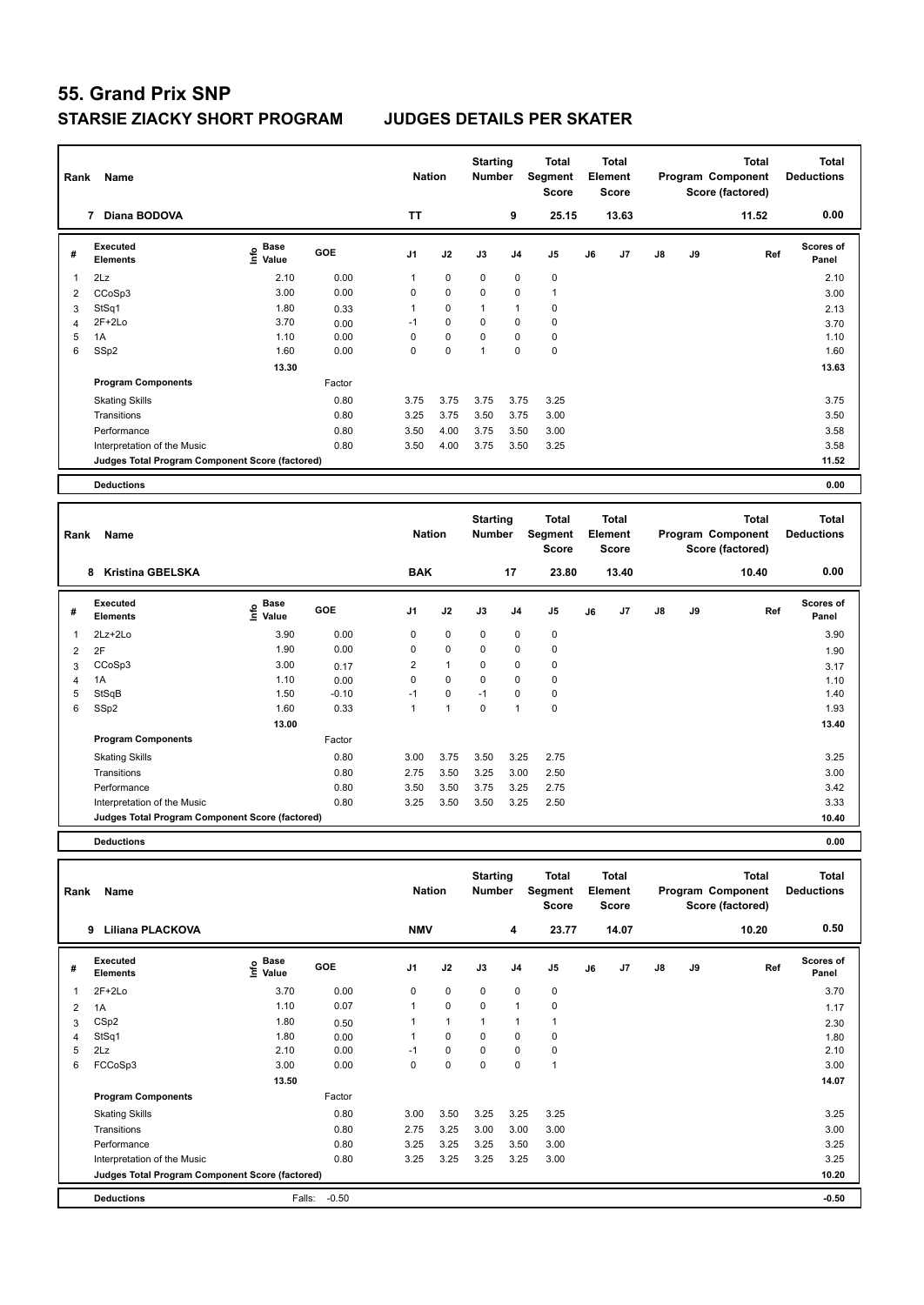| Rank | Name                                            |    |                           |            | <b>Nation</b> |             | <b>Starting</b><br><b>Number</b> |                | Total<br>Segment<br>Score |    | <b>Total</b><br>Element<br><b>Score</b> |    |    | <b>Total</b><br>Program Component<br>Score (factored) | <b>Total</b><br><b>Deductions</b> |
|------|-------------------------------------------------|----|---------------------------|------------|---------------|-------------|----------------------------------|----------------|---------------------------|----|-----------------------------------------|----|----|-------------------------------------------------------|-----------------------------------|
|      | <b>Barbora CUNDERLIKOVA</b><br>10               |    |                           |            | BB            |             |                                  | 6              | 23.13                     |    | 12.97                                   |    |    | 10.66                                                 | 0.50                              |
| #    | Executed<br><b>Elements</b>                     |    | Base<br>o Base<br>⊆ Value | <b>GOE</b> | J1            | J2          | J3                               | J <sub>4</sub> | J5                        | J6 | J <sub>7</sub>                          | J8 | J9 | Ref                                                   | Scores of<br>Panel                |
| 1    | 2Lo+2Lo                                         |    | 3.60                      | 0.00       | 0             | $\mathbf 0$ | $\mathbf 0$                      | $\mathbf 0$    | $\pmb{0}$                 |    |                                         |    |    |                                                       | 3.60                              |
| 2    | 2F                                              |    | 1.90                      | 0.00       | $-2$          | $\pmb{0}$   | 0                                | 0              | 0                         |    |                                         |    |    |                                                       | 1.90                              |
| 3    | 2A<<                                            | << | 1.10                      | $-0.60$    | $-3$          | $-3$        | $-3$                             | $-3$           | $-3$                      |    |                                         |    |    |                                                       | 0.50                              |
| 4    | StSq1                                           |    | 1.80                      | 0.17       | $\mathbf{1}$  | $\Omega$    | 1                                | $\mathbf 0$    | $\mathbf 0$               |    |                                         |    |    |                                                       | 1.97                              |
| 5    | SSp3                                            |    | 2.10                      | 0.00       | 1             | $\mathbf 0$ | 0                                | $\mathbf 0$    | 0                         |    |                                         |    |    |                                                       | 2.10                              |
| 6    | CCoSp3                                          |    | 3.00                      | $-0.10$    | $-1$          | 0           | $-1$                             | 0              | $\pmb{0}$                 |    |                                         |    |    |                                                       | 2.90                              |
|      |                                                 |    | 13.50                     |            |               |             |                                  |                |                           |    |                                         |    |    |                                                       | 12.97                             |
|      | <b>Program Components</b>                       |    |                           | Factor     |               |             |                                  |                |                           |    |                                         |    |    |                                                       |                                   |
|      | <b>Skating Skills</b>                           |    |                           | 0.80       | 3.25          | 3.50        | 3.25                             | 3.25           | 3.00                      |    |                                         |    |    |                                                       | 3.25                              |
|      | Transitions                                     |    |                           | 0.80       | 3.00          | 3.50        | 3.00                             | 3.25           | 2.75                      |    |                                         |    |    |                                                       | 3.08                              |
|      | Performance                                     |    |                           | 0.80       | 3.75          | 3.75        | 3.25                             | 3.50           | 3.25                      |    |                                         |    |    |                                                       | 3.50                              |
|      | Interpretation of the Music                     |    |                           | 0.80       | 3.50          | 3.75        | 3.50                             | 3.50           | 3.00                      |    |                                         |    |    |                                                       | 3.50                              |
|      | Judges Total Program Component Score (factored) |    |                           |            |               |             |                                  |                |                           |    |                                         |    |    |                                                       | 10.66                             |
|      | <b>Deductions</b>                               |    | Falls:                    | $-0.50$    |               |             |                                  |                |                           |    |                                         |    |    |                                                       | $-0.50$                           |

<< Downgraded jump

| Rank | Name                                            |         |               |            | <b>Nation</b>  |             | <b>Starting</b><br><b>Number</b> |                | Total<br>Segment<br><b>Score</b> |    | <b>Total</b><br>Element<br><b>Score</b> |               |    | <b>Total</b><br>Program Component<br>Score (factored) | <b>Total</b><br><b>Deductions</b> |
|------|-------------------------------------------------|---------|---------------|------------|----------------|-------------|----------------------------------|----------------|----------------------------------|----|-----------------------------------------|---------------|----|-------------------------------------------------------|-----------------------------------|
|      | <b>Darina HUTTER</b><br>11                      |         |               |            | <b>BAP</b>     |             |                                  | 1              | 22.79                            |    | 12.27                                   |               |    | 10.52                                                 | 0.00                              |
| #    | Executed<br><b>Elements</b>                     | ١nfo    | Base<br>Value | <b>GOE</b> | J <sub>1</sub> | J2          | J3                               | J <sub>4</sub> | J5                               | J6 | J7                                      | $\mathsf{J}8$ | J9 | Ref                                                   | <b>Scores of</b><br>Panel         |
| 1    | $2Lo+2Lo<$                                      | $\prec$ | 3.10          | $-0.30$    | $-1$           | $-2$        | $-1$                             | $-1$           | $-1$                             |    |                                         |               |    |                                                       | 2.80                              |
| 2    | 2F                                              |         | 1.90          | 0.00       | 0              | $\mathbf 0$ | 0                                | $\pmb{0}$      | 0                                |    |                                         |               |    |                                                       | 1.90                              |
| 3    | SSp3                                            |         | 2.10          | 0.00       | $\Omega$       | $\mathbf 0$ | $\Omega$                         | $\mathbf 0$    | $\mathbf 0$                      |    |                                         |               |    |                                                       | 2.10                              |
| 4    | StSq1                                           |         | 1.80          | 0.00       | $-1$           | $\mathbf 0$ | 1                                | $\mathbf 0$    | $\mathbf 0$                      |    |                                         |               |    |                                                       | 1.80                              |
| 5    | 1A                                              |         | 1.10          | 0.00       | 0              | $\mathbf 0$ | 0                                | $\mathbf 0$    | 0                                |    |                                         |               |    |                                                       | 1.10                              |
| 6    | CCoSp2                                          |         | 2.50          | 0.07       | $-2$           | $-1$        | $\mathbf 0$                      | $\overline{1}$ | $\mathbf{1}$                     |    |                                         |               |    |                                                       | 2.57                              |
|      |                                                 |         | 12.50         |            |                |             |                                  |                |                                  |    |                                         |               |    |                                                       | 12.27                             |
|      | <b>Program Components</b>                       |         |               | Factor     |                |             |                                  |                |                                  |    |                                         |               |    |                                                       |                                   |
|      | <b>Skating Skills</b>                           |         |               | 0.80       | 2.75           | 3.75        | 3.75                             | 3.50           | 3.00                             |    |                                         |               |    |                                                       | 3.42                              |
|      | Transitions                                     |         |               | 0.80       | 2.75           | 3.25        | 3.50                             | 3.25           | 2.75                             |    |                                         |               |    |                                                       | 3.08                              |
|      | Performance                                     |         |               | 0.80       | 2.75           | 3.50        | 3.75                             | 3.50           | 3.00                             |    |                                         |               |    |                                                       | 3.33                              |
|      | Interpretation of the Music                     |         |               | 0.80       | 2.50           | 3.50        | 3.50                             | 3.75           | 3.00                             |    |                                         |               |    |                                                       | 3.33                              |
|      | Judges Total Program Component Score (factored) |         |               |            |                |             |                                  |                |                                  |    |                                         |               |    |                                                       | 10.52                             |
|      | <b>Deductions</b>                               |         |               |            |                |             |                                  |                |                                  |    |                                         |               |    |                                                       | 0.00                              |

< Under-rotated jump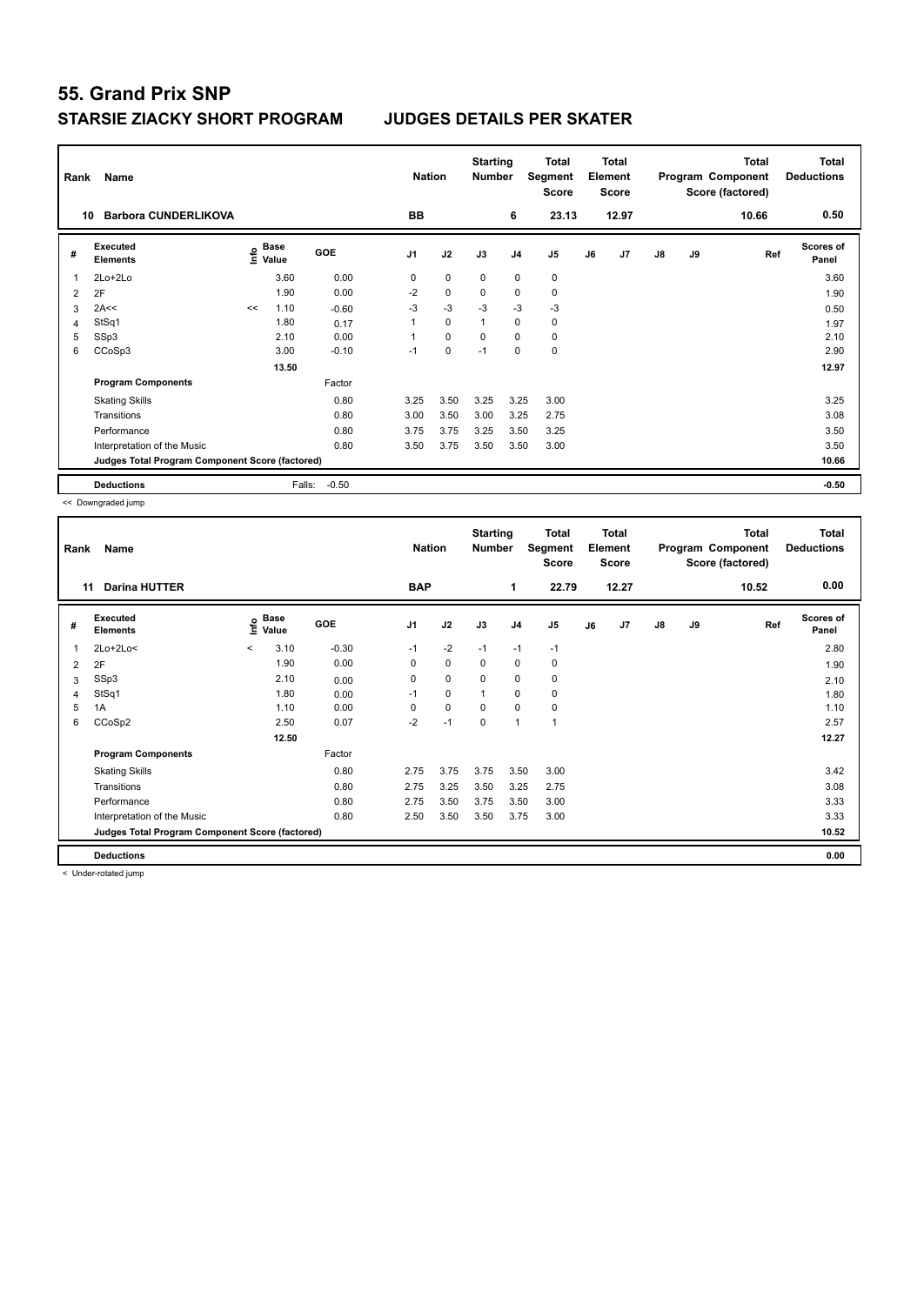| Rank           | Name                                            |         |                                  |            | <b>Nation</b>  |              | <b>Starting</b><br><b>Number</b> |                | Total<br>Segment<br><b>Score</b> |    | <b>Total</b><br>Element<br><b>Score</b> |               |    | <b>Total</b><br>Program Component<br>Score (factored) | <b>Total</b><br><b>Deductions</b> |
|----------------|-------------------------------------------------|---------|----------------------------------|------------|----------------|--------------|----------------------------------|----------------|----------------------------------|----|-----------------------------------------|---------------|----|-------------------------------------------------------|-----------------------------------|
| 12             | <b>Zuzana DAUBNEROVA</b>                        |         |                                  |            | <b>BAP</b>     |              |                                  | $\overline{7}$ | 22.62                            |    | 11.50                                   |               |    | 11.62                                                 | 0.50                              |
| #              | Executed<br><b>Elements</b>                     |         | <b>Base</b><br>e Base<br>⊆ Value | <b>GOE</b> | J <sub>1</sub> | J2           | J3                               | J4             | J <sub>5</sub>                   | J6 | J7                                      | $\mathsf{J}8$ | J9 | Ref                                                   | <b>Scores of</b><br>Panel         |
| 1              | 2F                                              |         | 1.90                             | 0.20       | $\mathbf{1}$   | $\mathbf 0$  | $\mathbf{1}$                     | $\mathbf{1}$   | 0                                |    |                                         |               |    |                                                       | 2.10                              |
| 2              | FCCoSp3                                         |         | 3.00                             | 0.17       | $-1$           | $\mathbf{1}$ | 1                                | $\mathbf 0$    | 0                                |    |                                         |               |    |                                                       | 3.17                              |
| 3              | 2Lz+COMBO                                       |         | 2.10                             | $-0.90$    | -3             | $-3$         | -3                               | -3             | $-3$                             |    |                                         |               |    |                                                       | 1.20                              |
| $\overline{4}$ | $1A+2T^*$                                       | $\star$ | 1.10                             | $-0.60$    | $-3$           | $-3$         | $-3$                             | $-3$           | $-3$                             |    |                                         |               |    |                                                       | 0.50                              |
| 5              | StSq2                                           |         | 2.60                             | $-0.17$    | $-1$           | $\mathbf 0$  | $\mathbf 0$                      | $\mathbf 0$    | $-1$                             |    |                                         |               |    |                                                       | 2.43                              |
| 6              | SSp2                                            |         | 1.60                             | 0.50       | 1              | 1            |                                  | $\overline{1}$ | $\mathbf 0$                      |    |                                         |               |    |                                                       | 2.10                              |
|                |                                                 |         | 12.30                            |            |                |              |                                  |                |                                  |    |                                         |               |    |                                                       | 11.50                             |
|                | <b>Program Components</b>                       |         |                                  | Factor     |                |              |                                  |                |                                  |    |                                         |               |    |                                                       |                                   |
|                | <b>Skating Skills</b>                           |         |                                  | 0.80       | 3.25           | 4.25         | 4.00                             | 3.75           | 3.25                             |    |                                         |               |    |                                                       | 3.67                              |
|                | Transitions                                     |         |                                  | 0.80       | 3.00           | 4.00         | 3.75                             | 3.50           | 3.00                             |    |                                         |               |    |                                                       | 3.42                              |
|                | Performance                                     |         |                                  | 0.80       | 3.25           | 4.00         | 3.75                             | 3.75           | 3.50                             |    |                                         |               |    |                                                       | 3.67                              |
|                | Interpretation of the Music                     |         |                                  | 0.80       | 3.25           | 3.75         | 4.00                             | 4.00           | 3.50                             |    |                                         |               |    |                                                       | 3.75                              |
|                | Judges Total Program Component Score (factored) |         |                                  |            |                |              |                                  |                |                                  |    |                                         |               |    |                                                       | 11.62                             |
|                | <b>Deductions</b>                               |         | Falls:                           | $-0.50$    |                |              |                                  |                |                                  |    |                                         |               |    |                                                       | $-0.50$                           |

\* Invalid element

| Rank | Name                                            |                              |         | <b>Nation</b>  |          | <b>Starting</b><br><b>Number</b> |                | Total<br>Segment<br><b>Score</b> |    | <b>Total</b><br>Element<br><b>Score</b> |               |    | <b>Total</b><br>Program Component<br>Score (factored) | <b>Total</b><br><b>Deductions</b> |
|------|-------------------------------------------------|------------------------------|---------|----------------|----------|----------------------------------|----------------|----------------------------------|----|-----------------------------------------|---------------|----|-------------------------------------------------------|-----------------------------------|
|      | <b>Emma STULAJTEROVA</b><br>13                  |                              |         | BB             |          |                                  | 15             | 22.10                            |    | 11.10                                   |               |    | 11.00                                                 | 0.00                              |
| #    | <b>Executed</b><br><b>Elements</b>              | <b>Base</b><br>lnfo<br>Value | GOE     | J <sub>1</sub> | J2       | J3                               | J <sub>4</sub> | J <sub>5</sub>                   | J6 | J <sub>7</sub>                          | $\mathsf{J}8$ | J9 | Ref                                                   | <b>Scores of</b><br>Panel         |
| 1    | 1A                                              | 1.10                         | 0.00    | 0              | 0        | 0                                | $\mathbf 0$    | 0                                |    |                                         |               |    |                                                       | 1.10                              |
| 2    | StSq1                                           | 1.80                         | 0.00    | $-1$           | 0        | 0                                | 0              | 0                                |    |                                         |               |    |                                                       | 1.80                              |
| 3    | 2Lz+COMBO                                       | 2.10                         | $-0.60$ | $-3$           | $-2$     | $-3$                             | $-1$           | $-1$                             |    |                                         |               |    |                                                       | 1.50                              |
| 4    | CCoSp3V                                         | 2.50                         | 0.00    | $-1$           | 0        | $\Omega$                         | $\mathbf 0$    | 0                                |    |                                         |               |    |                                                       | 2.50                              |
| 5    | 2F                                              | 1.90                         | 0.20    |                | 0        | 1                                | 1              | 0                                |    |                                         |               |    |                                                       | 2.10                              |
| 6    | SSp3                                            | 2.10                         | 0.00    | 1              | $\Omega$ | $\Omega$                         | 0              | 0                                |    |                                         |               |    |                                                       | 2.10                              |
|      |                                                 | 11.50                        |         |                |          |                                  |                |                                  |    |                                         |               |    |                                                       | 11.10                             |
|      | <b>Program Components</b>                       |                              | Factor  |                |          |                                  |                |                                  |    |                                         |               |    |                                                       |                                   |
|      | <b>Skating Skills</b>                           |                              | 0.80    | 3.50           | 3.50     | 3.50                             | 3.50           | 3.25                             |    |                                         |               |    |                                                       | 3.50                              |
|      | Transitions                                     |                              | 0.80    | 3.25           | 3.25     | 3.25                             | 3.25           | 3.00                             |    |                                         |               |    |                                                       | 3.25                              |
|      | Performance                                     |                              | 0.80    | 3.75           | 3.25     | 3.50                             | 3.50           | 3.50                             |    |                                         |               |    |                                                       | 3.50                              |
|      | Interpretation of the Music                     |                              | 0.80    | 3.75           | 3.00     | 3.50                             | 3.50           | 3.50                             |    |                                         |               |    |                                                       | 3.50                              |
|      | Judges Total Program Component Score (factored) |                              |         |                |          |                                  |                |                                  |    |                                         |               |    |                                                       | 11.00                             |

**Deductions 0.00**

**Total Deductions Total Program Component Score (factored) Total Element Score Total Segment Score Starting Rank Name Nation Number # Executed Elements Base Value GOE J1 J2 J3 J4 J5 J6 J7 J8 J9 Scores of Panel** 1 0.00 0.00 - - - - - **Ref**  1Lze\* e 0.00 **Info 14 Eva JANICZEKOVA OLF 12 19.28 10.00 9.28 0.00** 2 2F+2T 3.20 -0.30 -1 -1 -1 -1 -1 2.90 3 LSp2 1.90 -0.10 -1 0 0 0 -1 1.80 4 1A 1.10 0.00 0 0 0 0 0 1.10 5 StSqB 1.50 0.00 -1 0 0 0 0 1.50 6 CCoSp3 3.00 -0.30 -2 -1 -1 -1 -1 2.70  **10.70 10.00 10.00 11.000 11.000 11.000 11.000 11.000 11.000 11.000 11.000 Program Components**  Skating Skills **2.75** 3.50 3.00 3.00 2.75 Factor 0.80 2.75 3.50 3.00 3.00 2.75 2.92 Transitions 0.80 2.75 3.25 2.75 2.75 2.50 2.75 Performance 0.80 2.50 3.25 3.25 3.00 2.75 3.00 Interpretation of the Music 0.80 2.75 3.25 3.00 3.00 2.50 2.92 **Deductions 0.00 Judges Total Program Component Score (factored) 9.28**

\* Invalid element e Wrong edge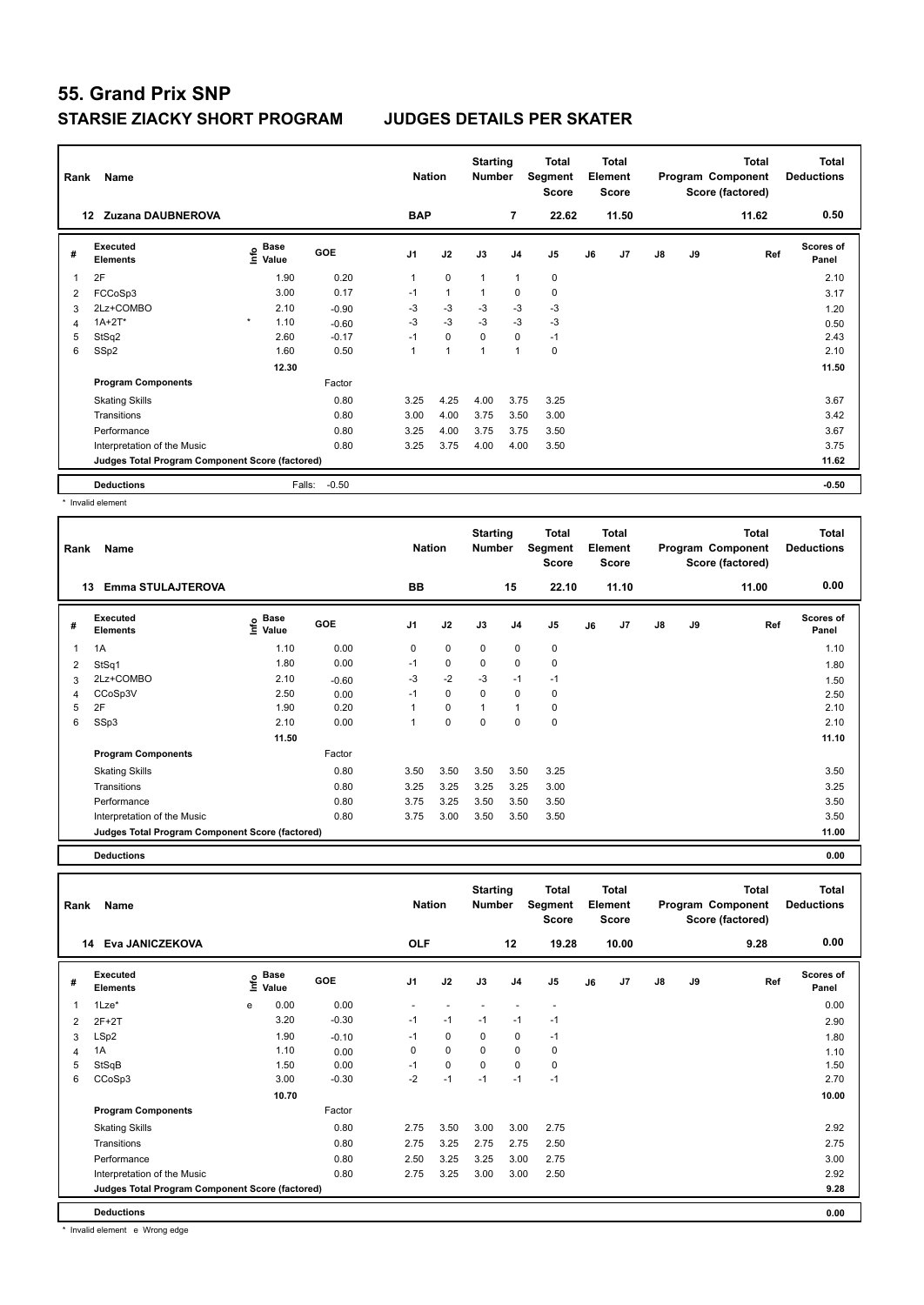| Rank           | Name                                            |                                  | <b>Nation</b> |                | <b>Starting</b><br><b>Number</b> | <b>Total</b><br>Segment<br><b>Score</b> | <b>Total</b><br>Element<br><b>Score</b> |                |    |      | <b>Total</b><br>Program Component<br>Score (factored) | <b>Total</b><br><b>Deductions</b> |      |                           |
|----------------|-------------------------------------------------|----------------------------------|---------------|----------------|----------------------------------|-----------------------------------------|-----------------------------------------|----------------|----|------|-------------------------------------------------------|-----------------------------------|------|---------------------------|
|                | <b>Natalia LEPIESOVA</b><br>15                  |                                  |               | DT             |                                  |                                         | 18                                      | 18.62          |    | 9.90 |                                                       |                                   | 8.72 | 0.00                      |
| #              | Executed<br><b>Elements</b>                     | <b>Base</b><br>e Base<br>⊆ Value | GOE           | J <sub>1</sub> | J2                               | J3                                      | J <sub>4</sub>                          | J <sub>5</sub> | J6 | J7   | J8                                                    | J9                                | Ref  | <b>Scores of</b><br>Panel |
| 1              | 1A                                              | 1.10                             | 0.00          | 0              | $\mathbf 0$                      | $\mathbf 0$                             | $\mathbf 0$                             | $\mathbf 0$    |    |      |                                                       |                                   |      | 1.10                      |
| 2              | CCoSp2V                                         | 2.00                             | $-0.30$       | $-1$           | $-1$                             | $-2$                                    | $-1$                                    | $-1$           |    |      |                                                       |                                   |      | 1.70                      |
| 3              | 2Lo                                             | 1.80                             | 0.00          | $-1$           | $\mathbf 0$                      | $\mathbf 0$                             | $\mathbf 0$                             | $\mathbf 0$    |    |      |                                                       |                                   |      | 1.80                      |
| $\overline{4}$ | StSqB                                           | 1.50                             | 0.00          | 0              | $\mathbf 0$                      | $\Omega$                                | 0                                       | $\mathbf 0$    |    |      |                                                       |                                   |      | 1.50                      |
| 5              | $2T+2T$                                         | 2.60                             | $-0.20$       | $-1$           | $-1$                             | $-2$                                    | $-1$                                    | $-1$           |    |      |                                                       |                                   |      | 2.40                      |
| 6              | CSp1                                            | 1.40                             | 0.00          | 0              | 0                                | $-2$                                    | 0                                       | 0              |    |      |                                                       |                                   |      | 1.40                      |
|                |                                                 | 10.40                            |               |                |                                  |                                         |                                         |                |    |      |                                                       |                                   |      | 9.90                      |
|                | <b>Program Components</b>                       |                                  | Factor        |                |                                  |                                         |                                         |                |    |      |                                                       |                                   |      |                           |
|                | <b>Skating Skills</b>                           |                                  | 0.80          | 3.00           | 3.00                             | 2.75                                    | 2.75                                    | 2.50           |    |      |                                                       |                                   |      | 2.83                      |
|                | Transitions                                     |                                  | 0.80          | 2.75           | 2.75                             | 2.50                                    | 2.50                                    | 2.25           |    |      |                                                       |                                   |      | 2.58                      |
|                | Performance                                     |                                  | 0.80          | 3.25           | 3.00                             | 2.75                                    | 2.75                                    | 2.75           |    |      |                                                       |                                   |      | 2.83                      |
|                | Interpretation of the Music                     |                                  | 0.80          | 3.00           | 3.00                             | 2.50                                    | 2.50                                    | 2.50           |    |      |                                                       |                                   |      | 2.67                      |
|                | Judges Total Program Component Score (factored) |                                  |               |                |                                  |                                         |                                         |                |    |      |                                                       |                                   |      | 8.72                      |
|                | <b>Deductions</b>                               |                                  |               |                |                                  |                                         |                                         |                |    |      |                                                       |                                   |      | 0.00                      |

| Name<br>Rank |                                                 |    |                   |            |                | <b>Nation</b> |             | <b>Starting</b><br><b>Number</b> | Total<br>Segment<br><b>Score</b> | Total<br>Element<br><b>Score</b> |      |               |    | <b>Total</b><br>Program Component<br>Score (factored) | <b>Total</b><br><b>Deductions</b> |
|--------------|-------------------------------------------------|----|-------------------|------------|----------------|---------------|-------------|----------------------------------|----------------------------------|----------------------------------|------|---------------|----|-------------------------------------------------------|-----------------------------------|
| 16           | Adela LIPTAKOVA                                 |    |                   |            | DT             |               |             | 19                               | 15.34                            |                                  | 6.20 |               |    | 9.14                                                  | 0.00                              |
| #            | Executed<br><b>Elements</b>                     |    | e Base<br>⊆ Value | <b>GOE</b> | J <sub>1</sub> | J2            | J3          | J <sub>4</sub>                   | J <sub>5</sub>                   | J6                               | J7   | $\mathsf{J}8$ | J9 | Ref                                                   | Scores of<br>Panel                |
| 1            | 2S                                              |    | 1.30              | 0.00       | 0              | $\pmb{0}$     | 0           | $\mathbf 0$                      | 0                                |                                  |      |               |    |                                                       | 1.30                              |
| 2            | $2F<+2T<$                                       | << | 1.80              | $-0.60$    | $-2$           | $-3$          | $-2$        | $-2$                             | $-2$                             |                                  |      |               |    |                                                       | 1.20                              |
| 3            | StSqB                                           |    | 1.50              | 0.00       | 0              | 0             | $-1$        | 0                                | 0                                |                                  |      |               |    |                                                       | 1.50                              |
| 4            | 1A                                              |    | 1.10              | 0.00       | 0              | $\mathbf 0$   | $\mathbf 0$ | $\mathbf 0$                      | $\mathbf 0$                      |                                  |      |               |    |                                                       | 1.10                              |
| 5            | CSp1                                            |    | 1.40              | $-0.30$    | $-1$           | $\pmb{0}$     | $-2$        | $-1$                             | $-1$                             |                                  |      |               |    |                                                       | 1.10                              |
| 6            | CCoSp                                           |    | 0.00              | 0.00       |                |               |             |                                  | $\overline{\phantom{a}}$         |                                  |      |               |    |                                                       | 0.00                              |
|              |                                                 |    | 7.10              |            |                |               |             |                                  |                                  |                                  |      |               |    |                                                       | 6.20                              |
|              | <b>Program Components</b>                       |    |                   | Factor     |                |               |             |                                  |                                  |                                  |      |               |    |                                                       |                                   |
|              | <b>Skating Skills</b>                           |    |                   | 0.80       | 2.50           | 2.75          | 3.25        | 2.75                             | 2.50                             |                                  |      |               |    |                                                       | 2.67                              |
|              | Transitions                                     |    |                   | 0.80       | 2.50           | 2.75          | 3.00        | 2.75                             | 2.25                             |                                  |      |               |    |                                                       | 2.67                              |
|              | Performance                                     |    |                   | 0.80       | 3.00           | 3.00          | 3.00        | 3.00                             | 2.50                             |                                  |      |               |    |                                                       | 3.00                              |
|              | Interpretation of the Music                     |    |                   | 0.80       | 3.25           | 3.00          | 3.25        | 3.00                             | 2.25                             |                                  |      |               |    |                                                       | 3.08                              |
|              | Judges Total Program Component Score (factored) |    |                   |            |                |               |             |                                  |                                  |                                  |      |               |    |                                                       | 9.14                              |
|              | <b>Deductions</b>                               |    |                   |            |                |               |             |                                  |                                  |                                  |      |               |    |                                                       | 0.00                              |

< Under-rotated jump << Downgraded jump

|    | Name<br>Rank                                    |         |                                           |            |                |             | <b>Starting</b><br><b>Number</b> |                | Total<br>Segment<br><b>Score</b> | <b>Total</b><br>Element<br><b>Score</b> |      |               |    | <b>Total</b><br>Program Component<br>Score (factored) | <b>Total</b><br><b>Deductions</b> |
|----|-------------------------------------------------|---------|-------------------------------------------|------------|----------------|-------------|----------------------------------|----------------|----------------------------------|-----------------------------------------|------|---------------|----|-------------------------------------------------------|-----------------------------------|
| 17 | Eliska MAZALOVA                                 |         |                                           |            | <b>BB</b>      |             |                                  | $\mathbf{2}$   | 13.52                            |                                         | 5.40 |               |    | 8.12                                                  | 0.00                              |
| #  | Executed<br><b>Elements</b>                     |         | $\frac{e}{E}$ Base<br>$\frac{e}{E}$ Value | <b>GOE</b> | J <sub>1</sub> | J2          | J3                               | J <sub>4</sub> | J <sub>5</sub>                   | J6                                      | J7   | $\mathsf{J}8$ | J9 | Ref                                                   | <b>Scores of</b><br>Panel         |
|    | $2T+2T<<$                                       | <<      | 1.70                                      | $-0.60$    | $-3$           | $-3$        | $-3$                             | $-3$           | $-2$                             |                                         |      |               |    |                                                       | 1.10                              |
| 2  | 2F<<                                            | <<      | 0.50                                      | $-0.30$    | $-3$           | $-3$        | $-3$                             | $-3$           | $-2$                             |                                         |      |               |    |                                                       | 0.20                              |
| 3  | SSp2                                            |         | 1.60                                      | 0.00       | 0              | $\pmb{0}$   | $\mathbf 0$                      | $\pmb{0}$      | 0                                |                                         |      |               |    |                                                       | 1.60                              |
| 4  | StSqB                                           |         | 1.50                                      | $-0.10$    | $-1$           | $\mathbf 0$ | $-1$                             | 0              | $\mathbf 0$                      |                                         |      |               |    |                                                       | 1.40                              |
| 5  | 1A                                              |         | 1.10                                      | 0.00       | 0              | $\pmb{0}$   | 0                                | 0              | 0                                |                                         |      |               |    |                                                       | 1.10                              |
| 6  | CoSp1V*                                         | $\star$ | 0.00                                      | 0.00       |                |             |                                  |                |                                  |                                         |      |               |    |                                                       | 0.00                              |
|    |                                                 |         | 6.40                                      |            |                |             |                                  |                |                                  |                                         |      |               |    |                                                       | 5.40                              |
|    | <b>Program Components</b>                       |         |                                           | Factor     |                |             |                                  |                |                                  |                                         |      |               |    |                                                       |                                   |
|    | <b>Skating Skills</b>                           |         |                                           | 0.80       | 2.50           | 2.75        | 2.75                             | 2.50           | 2.50                             |                                         |      |               |    |                                                       | 2.58                              |
|    | Transitions                                     |         |                                           | 0.80       | 2.25           | 2.50        | 2.25                             | 2.25           | 2.75                             |                                         |      |               |    |                                                       | 2.33                              |
|    | Performance                                     |         |                                           | 0.80       | 2.50           | 2.75        | 2.50                             | 2.75           | 3.00                             |                                         |      |               |    |                                                       | 2.67                              |
|    | Interpretation of the Music                     |         |                                           | 0.80       | 2.50           | 2.50        | 2.50                             | 2.75           | 2.75                             |                                         |      |               |    |                                                       | 2.58                              |
|    | Judges Total Program Component Score (factored) |         |                                           |            |                |             |                                  |                |                                  |                                         |      |               |    |                                                       | 8.12                              |
|    | <b>Deductions</b>                               |         |                                           |            |                |             |                                  |                |                                  |                                         |      |               |    |                                                       | 0.00                              |

<< Downgraded jump \* Invalid element